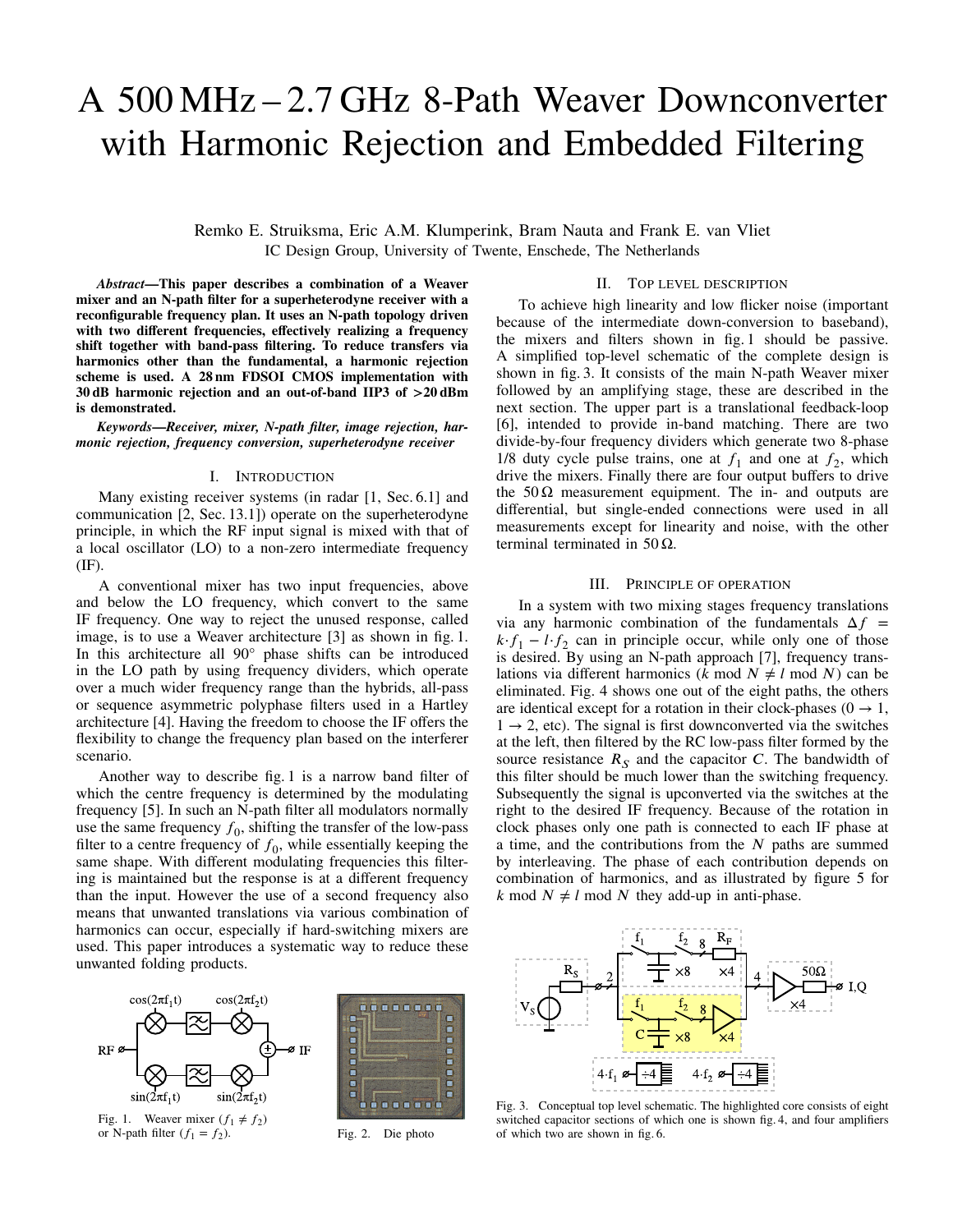

Fig. 4. One out of 8 paths, others identical except clock phase.



Fig. 5. Contributions to a single IF phase for different harmonic combinations  $(k, l)$ , the annotated numbers refer to the contributing path.

The remaining translations not only include the wanted transfer  $k = l = 1$ , but also transfers via the same higher harmonic (modulo N) at the first and second switching stage, as shown by the stars and crosses in fig. 8. These can be eliminated by a sine/cosine weighted addition at IF [8] as shown in fig. 6. By making the direction of rotation for one of the clocks selectable the downconverter can switch between low- and high-side injection (fig. 7), allowing the frequencyplan to be adapted based on the interferer scenario. If in addition quadrature outputs are formed, those translations which give an opposite phase sequence at IF with respect to the wanted translation (which includes the secondary image) may be rejected in a later stage.

The uncancelled sidebands which convert to  $f_2$ , when using







Fig. 7. Intended frequency translations, represented by complex signals.

low-side injection, are at

$$
f_{RF} = (p+1)f_1 + qf_2
$$
 and  $f_{RF} = (p-1)f_1 + (2+q)f_2$ 

And when using high-side injection they are at

$$
f_{RF} = (p+1)f_1 - qf_2
$$
 and  $f_{RF} = (p-1)f_1 - (2+q)f_2$ 

with  $p = 0, N, 2N, \ldots$  and  $q = \ldots, -2N, -N, 0, N, 2N, \ldots$ As shown by the dots and triangles in fig. 8 these, apart from the secondary image at  $f_1 \pm 2f_2$ , are considerably attenuated by the low-pass filter. The strongest folding products at  $(1 \pm N) f_1$ are far way from the wanted band and may thus be reduced by a pre-filter.

In a dual conversion system there also exist two mirror frequencies: the primary and secondary image. The primary image is (in the absence of amplitude and phase mismatches) completely suppressed, the secondary image is only partially suppressed due to the finite suppression of the N-path filter. With a quadrature output it can be further suppressed because its phase rotation is opposite to that of wanted sideband. In this system the primary image is a 'self image', i.e. it lays in the pass-band just like the wanted signal but at the other side of the centre frequency, so it is located at  $2f_1 - f_{RF}$ . The secondary image is located at  $f_1 \pm 2f_{IF}$ , which may be above or below the wanted RF frequency, depending whether high-side or low-side injection is used respectively.

### IV. MEASUREMENT RESULTS

The design was implemented in 28 nm FDSOI CMOS, a photograph of the die is shown in fig. 2. The size of the chip is  $585 \times 585$  µm (excluding the padring), the majority of the area is consumed by the baseband MOM-capacitors.

#### *A. Image rejection*

The transfer function and image rejection were measured using an input centre frequency of  $f_1 = 1800 \text{ MHz}$ , and output centre frequency of  $f_2 = 150 \text{ MHz}$ . Table I list the frequency ranges of the wanted transfer (TF), the primary image (PI), the secondary image (SI), and the (absolute) IF frequencies to which they translate, for both injection settings. Fig. 9 shows the measured images and wanted transfers as function of the output frequency, it should be noted that these correspond to different input frequencies. In both injection settings the bandwidth is approx. 7 MHz, and the image rejection for both images is approx. 35 dB.

TABLE I. FREQUENCIES USED IN MEASUREMENT.

|    | Low-side injection |          | High-side injection |          |
|----|--------------------|----------|---------------------|----------|
|    | RF [MHz]           | IF [MHz] | <b>RF</b> [MHz]     | IF [MHz] |
| TF | 1750-1850          | 100-200  | 1750-1850           | 200-100  |
| PI | 1850-1750          | 100-200  | 1850-1750           | 200-100  |
| SI | 1550-1450          | 100-200  | 2150-2050           | 200-100  |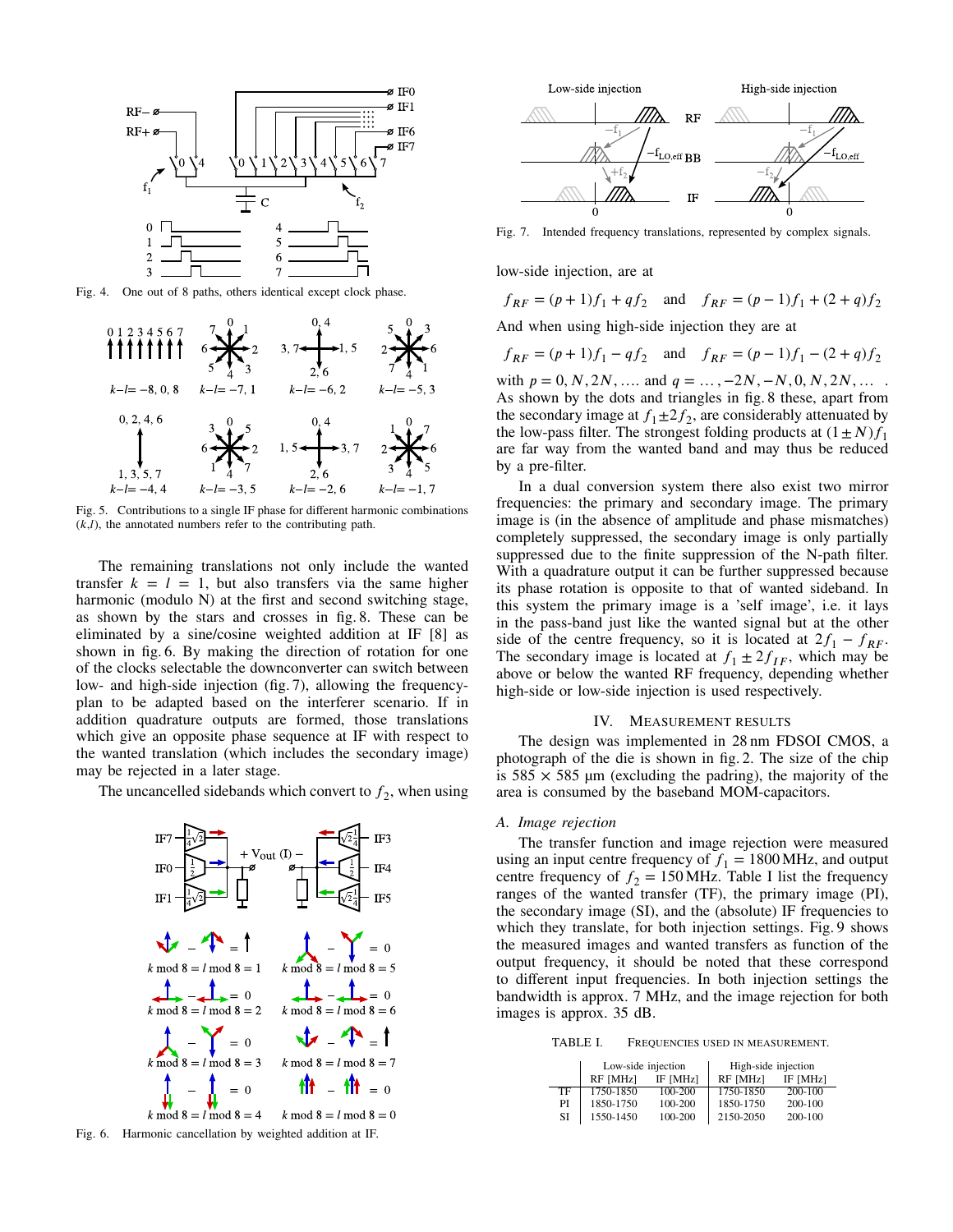

Fig. 8. Simulated folding (using ideal components, BW=10 MHz,  $f_1$ =1800 MHz,  $f_2$ =150 MHz), with and without the weighted addition at IF.



Fig. 9. Measured transfer (TF) and its images (PI, SI).

#### *B. Harmonic rejection*

The combination of 1800 MHz and 150 MHz gives a beat frequency of 150 MHz, so frequency translations by any multiple of this can occur. The folding may occur from 'positive' or 'negative' RF frequencies, in one case the output spectrum is mirrored with respect to the input spectrum. By applying a small frequency offset to the input this frequency flip can be detected. Fig. 10 shows the measured transfer to a fixed IF of 150 MHz (with a  $\pm 100$  kHz offset), where the input frequency is swept with increments of 150 MHz.

It shows that the dominant unwanted folding product is the seventh harmonic  $(7f_1)$ , as is to be expected for an 8-phase system. Then there is a direct feedthrough at  $\pm 150$  MHz, which is because the measurement was performed single-ended. At 5.4 GHz there is folding from the third harmonic and at 9 GHz from the fifth harmonic. These are assumed to be due to the phase mismatches stemming from using both edges of the input clock in a divide-by-four frequency divider to generate 8 clock phases. Next at approximately the same level there are the images, which were shown in more detail in fig. 9, and folding from  $2f_1$ ,  $2f_1 \pm f_2$ ,  $-2f_1$ ,  $-2f_1 \pm f_2$  and  $-2f_1 \pm 3f_2$ . All other components are more than 40 dB below the wanted transfer.

## *C. Further results*

To characterise the linearity a two-tone test was performed. The out-of-band IIP2 was measured by sweeping the power of two tones, one at 1879 MHz and the other at 1880 MHz. These give a second order intermodulation product at 1 MHz which falls in the pass-band of the low-pass filter. The out-of-band IIP3 was measured with tones at 1840 MHz and 1879 MHz, this gives a third order intermodulation product in the wanted band at 1801 MHz. Both products show up at the output at 151 MHz when using low-side injection. The IM2 and IM3 products together with an in-band fundamental tone are shown in fig. 11, these curves extrapolate to an IIP2 of 59 dBm and an IIP3 of 23 dBm respectively.

The RF tuning range was characterised by sweeping the RF input frequency along with  $f_1$ , while keeping  $f_2$  and thus the IF frequency fixed at 150 MHz, and measuring the conversion gain. Fig. 12 shows that the maximum frequency is 2.7 GHz, beyond which the clock divider stops working. Similarly the IF tuning range was characterised by sweeping  $f_2$  while keeping the RF at 1800 MHz. Fig. 12 shows a gradual roll-off of conversion gain with increasing IF, which is assumed to be caused by insufficient on-chip decoupling.

The noise figure measured near the centre frequency is 10 dB, which is on the high side (at least in part) due to some extra series resistance in the layout.

The chip is powered from a 1 Volt supply, consuming 13 mW of static power for the inverter-based amplifiers and output buffers, 10 mW for the input clock buffers (differential pairs), plus 12.6 mW/GHz of IF and 7.2 mW/GHz of RF.

## *D. Comparison*

Table II lists the main measurement results, together with those of a previous superheterodyne receiver incorporating N-path filtering [9]. Comparing them shows that this work compares favourably in linearity (IIP3) due to the passive filtering at the input and unfavourably in noise. The latter is an issue with this specific chip (too much resistance in the layout), theoretically much lower noise figures are possible for passive mixers [10]. Thanks to the cancellation introduced in section III the harmonic rejection is substantially better than the 17 dB reported in [9], though there is definitely room for improvement.